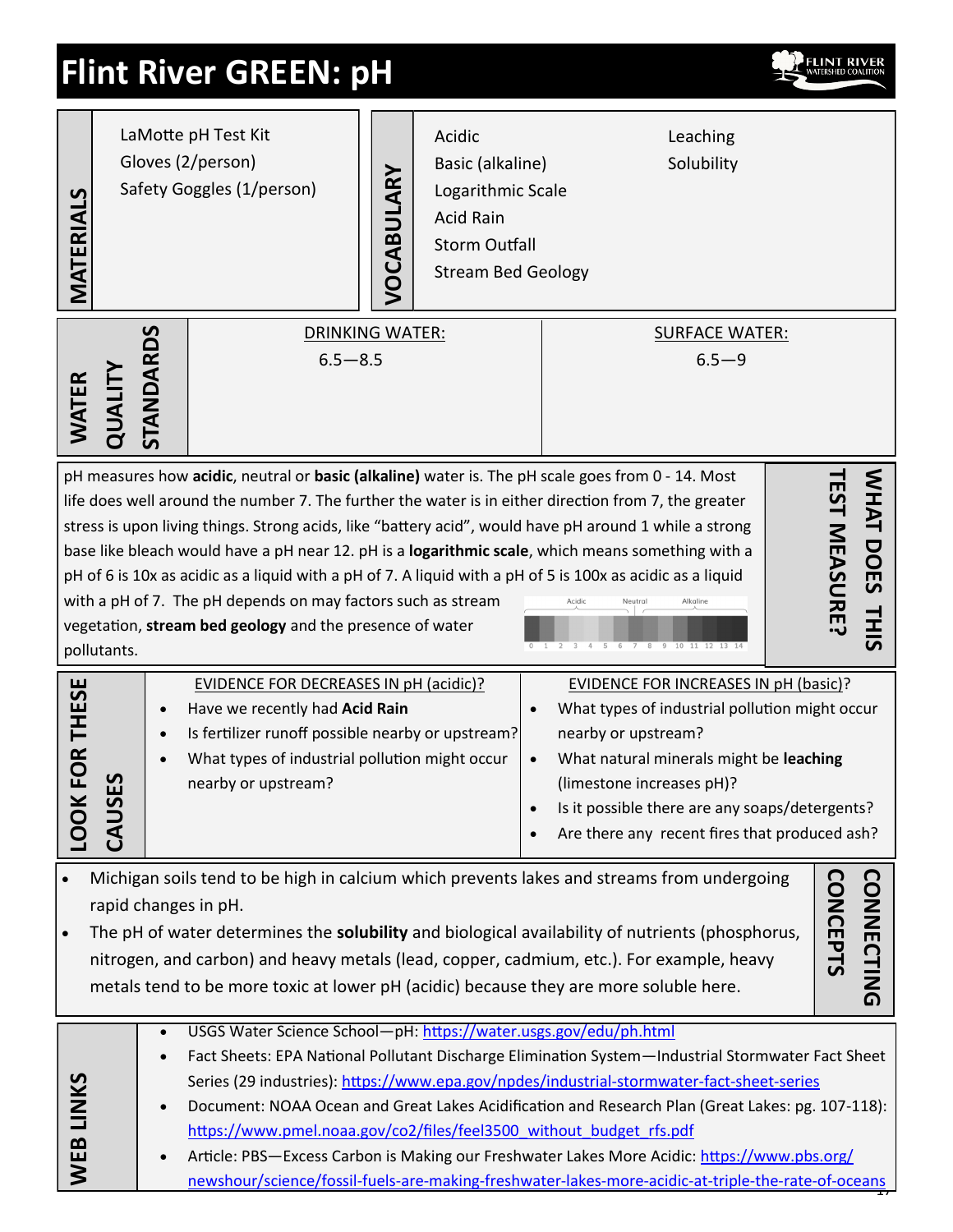- 1. Check to be sure everyone is wearing gloves and goggles.
- 2. Inventory the supplies in your test kit.
- 3. Determine which pH kit you are using before proceeding: you will either find **(A.)** an Octet Comparator with shades of color built into the viewer. OR **(B.)** an Octa-Slide 2 Viewer with color bars that slide in and out of the viewer. Follow the instructions below that correspond to the correct test kit you are using:

# **For Test Kit A (Octet Comparator):**

- 4. Fill a test tube to the 5 mL line with sample water.
- 5. Add 10 drops of Wide Range pH Indicator.
- 6. Cap and mix gently.
- 7. Insert test tube into the comparator





## **For Test Kit B (Octa-Slide Viewer):**

- 4. Fill a test tube to the 10 mL line with sample water.
- 5. Add 10 drops of Wide Range pH Indicator.
- 6. Cap and mix gently.
- 7. Insert test tube and the pH Octa-Slide 2 Bar into the viewer.
- 8. Match sample color to a color standard and record as **pH**:
- 9. Dispose of your sample and rinse the test tube into the hazardous waste container.
- 10. Calculate a Q-Value on the pH Chart. **Q-Value:** \_\_\_\_\_\_\_

many free versions online.

11. Check the Q-Value by entering your pH data at [http://www.flintrivergreen.org/add](http://www.flintrivergreen.org/add-info/add-data/)-info/add-data/

**Kit B** 

 Be sure the glass is clean prior to testing, that nothing is left from previous samples. Take care to slowly add and count the drops of indicator to the sample. If you add more than 10 drops or if you lose count, dispose of your sample in a hazardous waste container and re-do the test. Be sure not to sample to close to a **storm outfall**. Ask a mentor for help if you are unsure. Do not disturb the stream bed while taking a sample. Also, do not take your sample too close to the surface or too close to the stream banks. The best place to take a sample is from the middle of the stream. It's a good idea to perform a colorblindness test prior to viewing color scales such as pH. There are